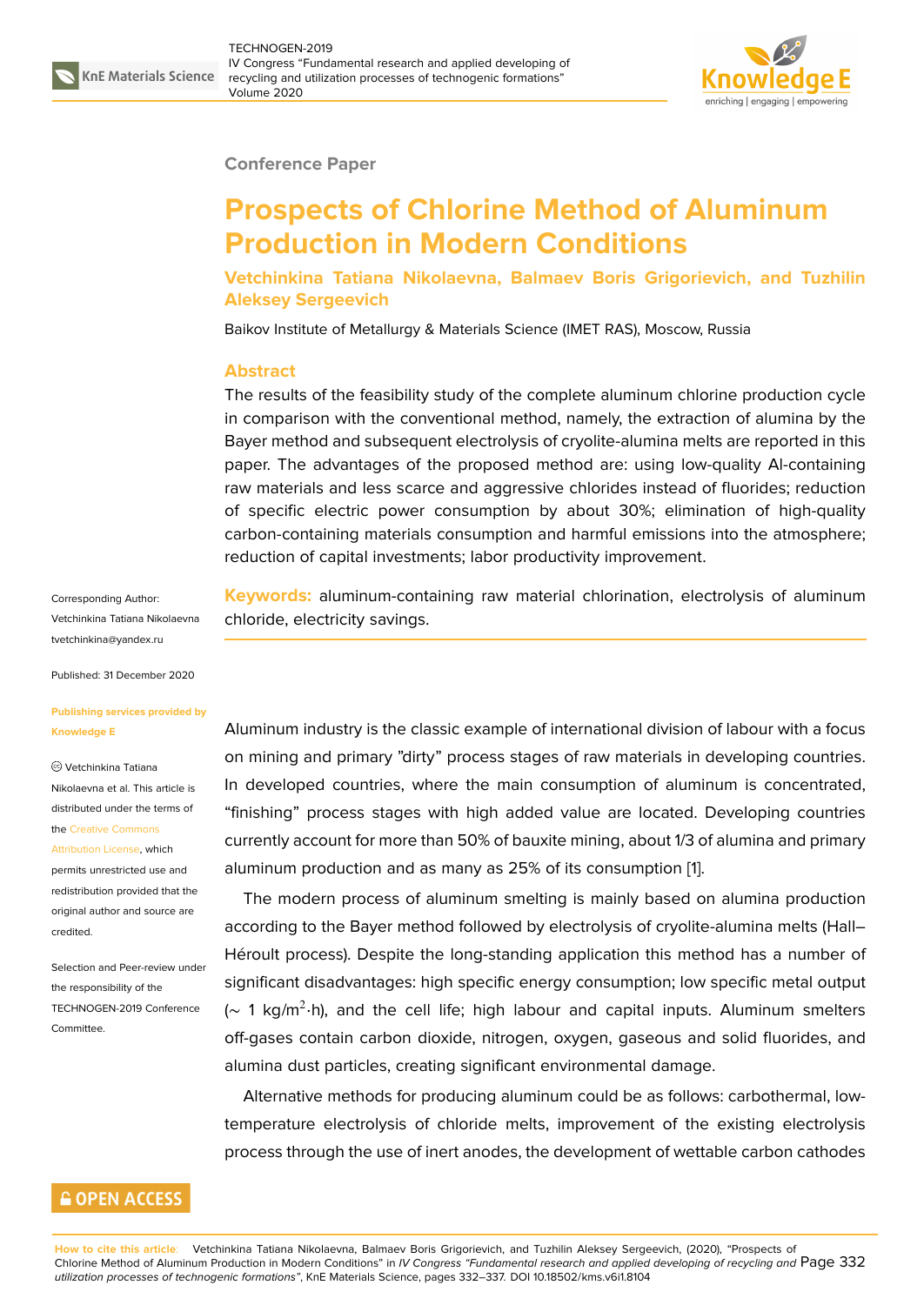and new compositions of electrolytes [2]. Actually the chlorine method is the closest to industrial development.

The IMET RAS laboratory for physicochemistry of aluminum conducted research and conduct pilot testing of chlorination [wit](#page-5-1)hin the conditions of fluidized bed of various types of aluminum raw materials: kaolin clay, North-Onega bauxite, alumina, rough alumina, separated using alkaline or acid enrichment of aluminum-containing raw materials. As a result of these studies the technological and energy balance indicators of chlorination process, to give anhydrous aluminum chloride, were obtained [3].

**Objective** is the feasibility study of the complete aluminum chlorine production cycle in comparison with the conventional method, namely, the extraction of alumina by the Bayer method and subsequent electrolysis of cryolite-alumina melts.

**Technological and qualitative comparisons**. Physico-chemical benefits of aluminum chloride electrolysis before electrolytic decomposition of aluminum oxide are: the lower process temperature, the lower AlCl<sub>3</sub> decomposition potential, carbon anode inactivity in relation to chlorine - provide savings at the process stage. However, the aluminum chloride electrolysis is more particular about quality of raw materials, and thus there is a need for additional chlorination costs. High purity of raw materials and lack of anode ash ensure commercial aluminum purity, similar to the super-purity aluminum (SPA).

Ratio evaluation of the energy savings on aluminum electrolysis and additional cost of the raw materials preparation is the methodological framework for subsequent calculations.

**Comparative evaluation of operating costs. Raw materials.** Raw materials for electrolyzer - metallurgical alumina GOST 305558–98. Consumption per 1 ton of aluminum is 2 tons of alumina. The price of 1 ton of metallurgical alumina is \$400 or on per 1 ton of metallic aluminum basis - \$800. Middling product for the aluminum chloride electrolysis must contain at least 99.97% of the main component - AICI<sub>3</sub>. Consumption per 1 ton of aluminum is 5 tons of aluminum chloride; per 1 ton of aluminum chloride - 0.4 tons of Al $_2$ O $_3$ . The cost of the alumina chlorination process is \$63 per ton of AlCl $_3$ .

Direct chlorination of natural or technology-related raw materials is inefficient, since the additional amount of chlorine go to chlorination of impurities in the material used. Cleaning of the resulting aluminum chloride from fractional condensation impurities is expensive operation. In addition, the issues of utilization of produced chlorides need to be addressed [3].

Inexpensive raw materials (active with relation to low impurities chlorine) for chlorination can be obtained by hydrochloric acid enrichment of high silicon aluminumcontaining raw [m](#page-5-2)aterials with the rough alumina release [4]. For the achievement the high degree of chlorination the part of the stream could be split in traditional alumina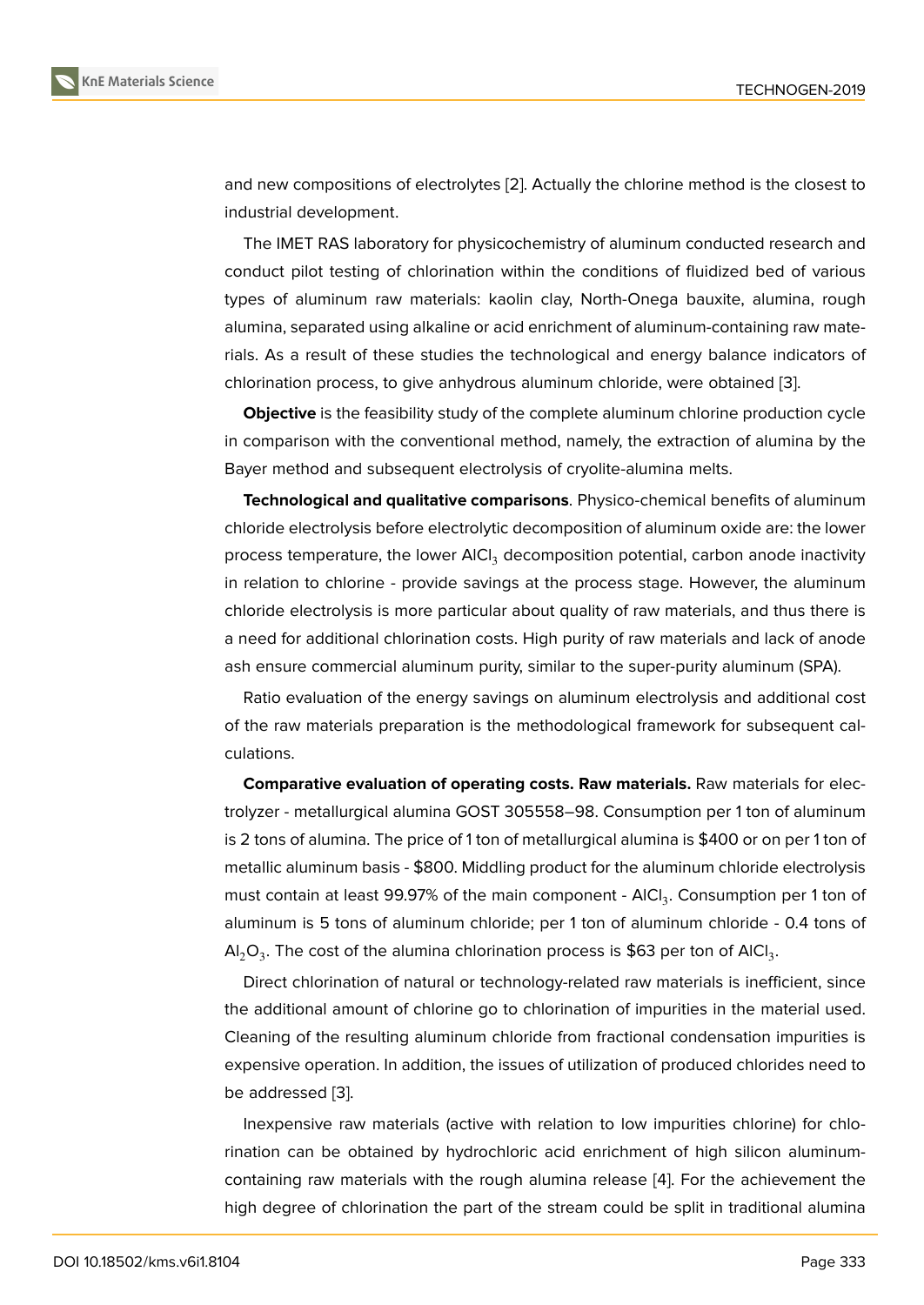refineries, and rough alumina could be extracted by low-temperature carbonization, without deep desiliconization, at low (up to 800<sup>∘</sup>C) calcination temperature. Due to this simplification, by our calculations, the resulting rough alumina used as the starting material for chlorination may be 5–25% cheaper than commercial alumina obtained in accordance with GOST 30558–98.

As a result, the estimated cost of aluminum chloride per 1 ton of metallic Al will be:  $(0.4 \times 400 \times 0.85 + 63) \times 5 = $995$  per ton Al (during chlorination of rough alumina). Thus, the cost of raw materials for aluminum chloride electrolysis is higher by \$195 per ton Al than that of for the alumina electrolysis.

**The use of electricity.** On modern electrolyzers with baked anodes at amperage of 275–350 kA and anode current density of 0.85–0.88 A/cm<sup>2</sup> current output is  $\sim$ 95%, specific energy consumption is ~ (13200 kW⋅h) per ton Al, anode consumption being 550/420 kg per ton AI (gross/net). When using the bipolar electrodes system, the electrolytic decomposition of aluminum chloride can reduce the specific energy consumption up to (8800 kW⋅h) per ton Al (at power yield of 86%), i.e. by 35%, and increase the power of a single bath by 4–8 times. With electricity cost of \$0.05/kW⋅h, the comparative savings will be \$220 per ton Al.

**Cut-down costs for anode output.** Anode consumption in the process of electrolysis of aluminum oxide: carbon consumption with 100%  $CO<sub>2</sub>$  will be 333.5 kg, and with 100% СО - 667 kg per ton aluminum; calculated average plant-performance figure of anode consumption is: net 420 kg per ton Al and gross 550 kg per ton Al; the raw materials cost in the anodes manufacture is 350 \$ per ton Al; manufacturing charges - \$150 per ton Al. Therefore, the total cost of the anodes per 1 ton of Al: net - total: (350 + 150)  $\times$  $0.420 = $210$  per ton Al; gross - manufacturing cost:  $150 \times 0.130 = $20$  per ton Al; total: cost of the anodes:  $210 + 20 = $230$  per ton Al.

Additional manufacturing costs related to the anodes quality: cracking - \$30 per ton Al; scumming,  $CO<sub>2</sub>$  burnout in air stream; roughness; sparkwear - \$63 per ton Al; reequipment cycle and height - \$13 per ton Al. Anodes quality total costs: \$106 per ton Al. Overall spendings on anodes during the aluminum oxide electrolysis:  $230 + 106 =$ \$336 per ton Al. Non-consumable anodes are used in electrolysis of chloride aluminum and are recognized in capital expenditures.

**Process losses of raw materials and electrolyte.** During electrolysis of cryolitealumina melts irrecoverable losses of  $AIF_3$  electrolyte are 15–25 kg per ton. Alumina losses in the dust form due to entrainment by anode gases depend mainly on granulometric size composition (from amount of fines under 10–20 microns), as well as the electrolysers processing technique, the tuning of automatic alumina feed control and frequency of anode effects. The total loss of mealy alumina is 17–25 kg per ton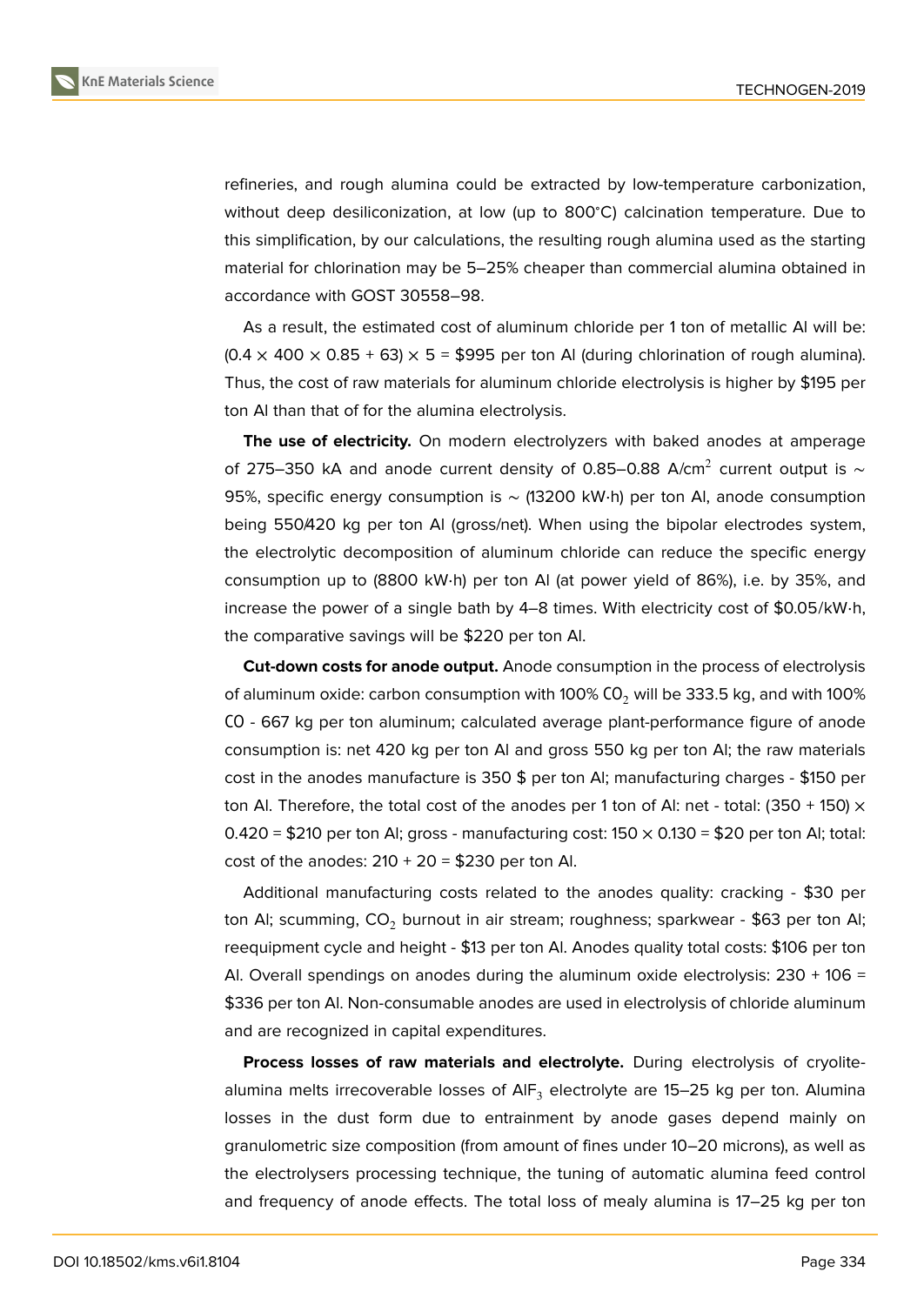of aluminum, that is ∼ 10–15 kg per ton higher as compared with the results for sandy alumina. Total cost of process losses per 1 ton of aluminum is \$5. Electrolyzers of aluminum chloride are leak-free, and the losses of such nature are practically absent.

**Operation costs cutout.** Nonsumable anodes in electrolysis of chloride aluminum can reduce personnel for their maintenance and cut operating labor effort to \$33 per 1 ton of aluminum produced.

**The quality of commodity aluminum.** Due to fewer impurities, when chloride aluminum is electrolysed, the cleaner metal can be obtained than during the aluminum oxide electrolysis; and given raw materials tertiary treatment by fractional condensation at chlorination, it is possible to obtain super-purity aluminum. Saleable materials price difference is 10% for this calculation.

**Environmental impact - reduced greenhouse gas emissions**. When introducing production method of aluminum from its chloride the essential beneficial effect will be eliminating the release of polyfluorocarbons into the atmosphere and  $CO<sub>2</sub>$  overall lowering by 40% due to the sealing of electrolyzers.

**Capital expenditures.** Assessment of capital investments in aluminum production [5] varies considerably, it is determined not only by the factory location, but also by the original technological requirements for equipment, degree of mechanization and automation, and environmental requirements.

Capital investments in the complete process cycle of aluminum production according to traditional technologies compared with the chlorine method are approximately the same and has been estimated at \$6500 per 1 ton capacities for metal A1. In the chlorine method, the most part, 65%, of capital expenditure is accounted for receiving impure alumina and its chlorination, and a smaller part (35%) - for electrolysis. Aluminum smelting conventional technology has inverse ratio of capital investment: alumina production accounts for 35%, and cryolite-alumina melts electrolysis - 65%. However for the chlorine manufacturing practice, due to closed chlorine cycle, chlorination and electrolysis processes should be located in close proximity to each other and the complete cycle must be invested at a time. Aluminum plants operating under the traditional aluminum production scheme can enter into long-term contracts for the supply of alumina and not build new plants of their own. Alumina contract prices include all associated capital costs with its manufacture and delivery. The price of alumina as a product of the world economic system is liable to sizeable variation, that fact creates additional risks in aluminum production.The cost of alumina is approximately 50% of that of aluminum produced by electrolysis of cryolite-alumina melts. Availability of inhouse facilities for aluminum chloride production protects the chlorine process from above-mentioned fluctuations in raw material prices.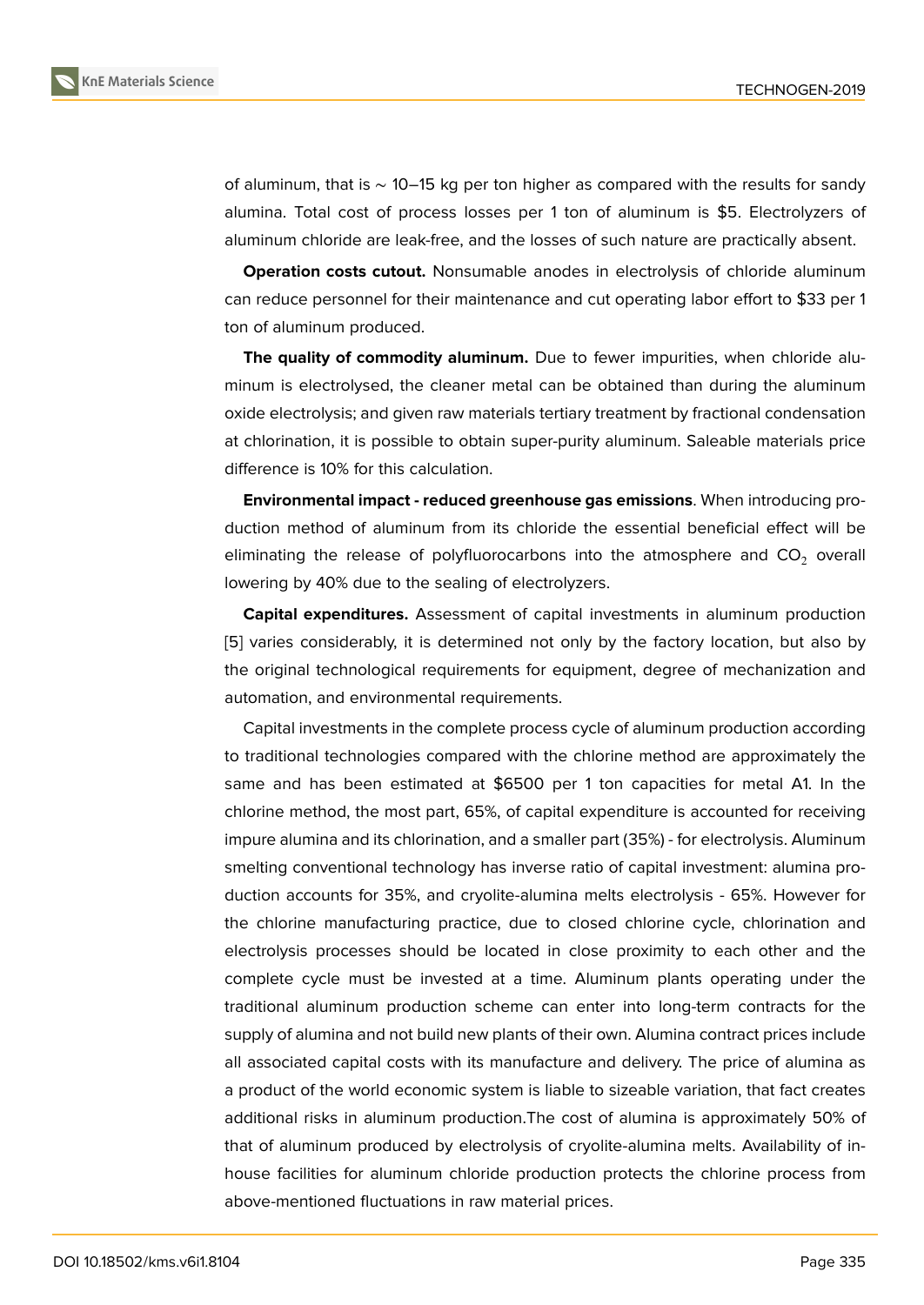

| KnE Materials Science |  |
|-----------------------|--|

| <b>Technological indicators</b>                             | Chlorine method<br>of aluminum<br>production | <b>Conventional Bayer</b><br>alumina production<br>process and<br>electrolysis of<br>cryolite-alumina melts<br>in AR-30-type baths | $\Delta$ , \$ per ton, $(+/-)$ |
|-------------------------------------------------------------|----------------------------------------------|------------------------------------------------------------------------------------------------------------------------------------|--------------------------------|
| Anode type                                                  | bipolar (carbon)                             | carbon                                                                                                                             |                                |
| Current efficiency                                          | 86.0                                         | 95                                                                                                                                 |                                |
| Current density                                             | 1.3                                          | 0.8                                                                                                                                |                                |
| Electric energy consumption                                 | 8800                                         | 13200                                                                                                                              |                                |
| Bath voltage (V)                                            | 2.63                                         | 4.3                                                                                                                                |                                |
| Raw material cost                                           | 995                                          | 800                                                                                                                                | $-195$                         |
| Cost of electricity, \$ per ton Al                          | 440                                          | 660                                                                                                                                | 220                            |
| Cost of anodes                                              | 22                                           | 336                                                                                                                                | 314                            |
| Other operating costs                                       |                                              |                                                                                                                                    | 5                              |
| Overall operational costs                                   |                                              |                                                                                                                                    | 33                             |
| Quality of commodity Al                                     |                                              |                                                                                                                                    | 190                            |
| Total greenhouse gas emissions<br>(equiv. ton $CO2/ton$ Al) | 9.57                                         | 15.89                                                                                                                              |                                |

TABLE 1: Comparative indicators of aluminum production processes by chlorine technology and by traditional one, production of alumina by the Bayer method followed by electrolysis of cryolite -alumina melts.

Toth Aluminum Corporation (TAC) tested its own "Clay-to-Aluminum" technology of chlorination and purification at a pilot plant with a capacity of 25 tons per day. In the company report Fluor Daniel concludes that TAC Chlorination Technology is ready for commercialization. The chlorine method of aluminum production can be implemented on the basis of qualitative restructuring of technology and equipment of enterprises. Doing so, to meet the target, namely, to create a waste-free technology for processing aluminum-containing raw materials, chlorine method of aluminum production is the most effective. This method consists of two main process stages - the production of aluminum chloride and its electrolysis.

## **1. Conclusions**

Advantages of method of aluminum production by electrolysis from its chloride compared to electrolysis of cryolite-alumina melts are as follows:

- possibility of using low-quality aluminum-containing raw materials;

- reduction of specific electric power consumption by about 30% (electrolysis of aluminum chloride takes place at temperature 700<sup>∘</sup>C, and electrolysis of cryolite-alumina melts - at 950-960<sup>∘</sup>C);